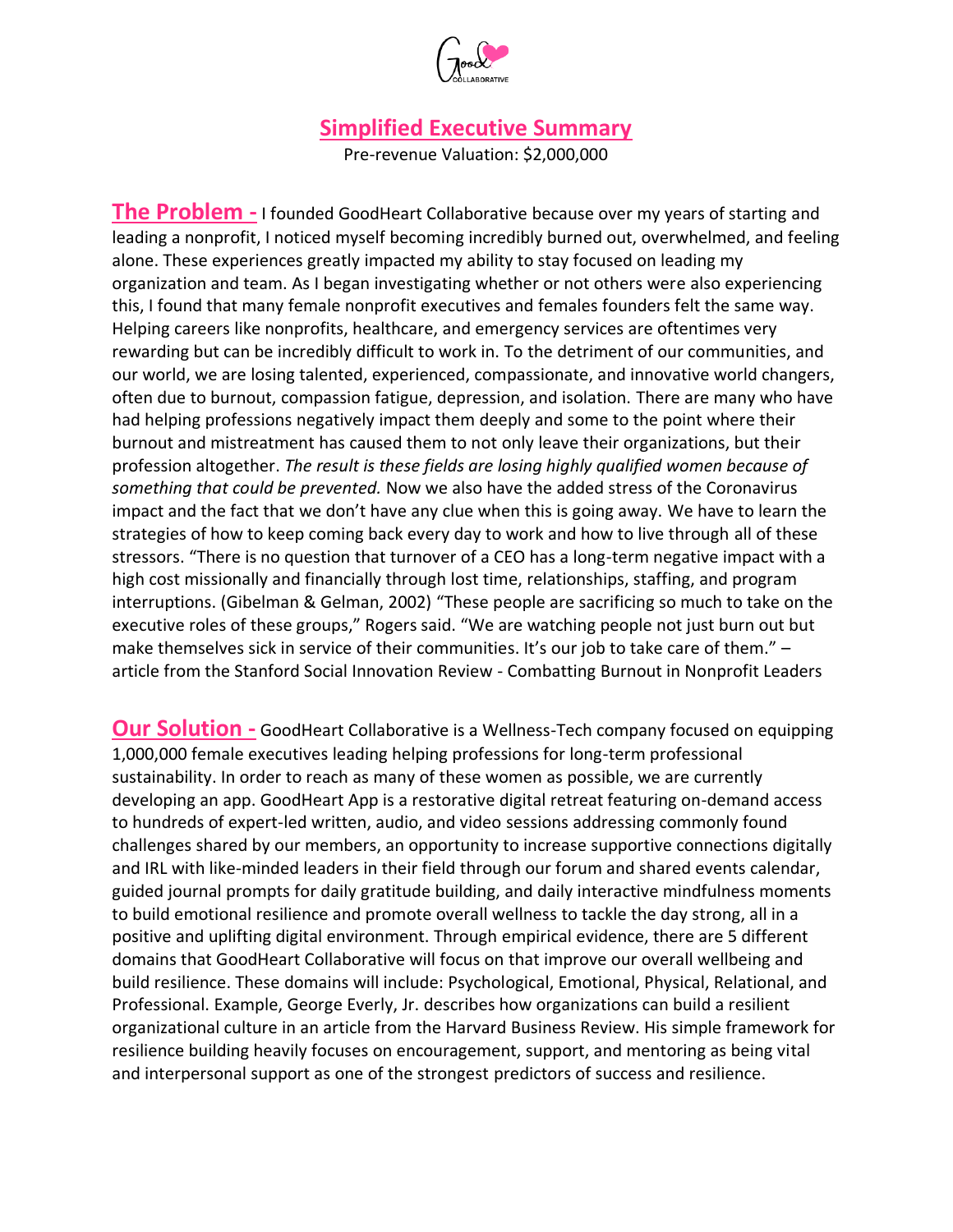

**Target Market -** My target market is Female Executives who lead Nonprofits, Emergency Services, Social and Community Services, Mental Health Facilities, Law Enforcement Services, Homecare, and Healthcare. According to Guidestar.com, There are currently 2.4 million registered nonprofits in the USA. 45% are run by female CEOs/EDs, that's a total of 1,080,000 female nonprofit executives out there today and that is not even counting retired CEO/EDs and/or Female Founders and Executives of the other helping professions I will be targeting. The Wellness-Tech industry is growing exponentially and it isn't showing signs of stopping. The Selfcare industry in 2020, boomed to \$450 billion.

According to the [Global Wellness Institute,](https://globalwellnessinstitute.org/press-room/statistics-and-facts/) the global wellness market is now valued at \$4.2 trillion, up 12.8% from \$3.7 trillion in 2015 — and it's only expected to continue growing over the next few years as we continue to recognize the importance of valuing ourselves first. \$2.2 Billion in investments in Wellness-Tech startups followed by a growing \$4.2 Trillion Wellness business with a desire to merge with the healthcare industry in a new market. – Medium.com. [Apptopia estimates](https://blog.apptopia.com/self-care-apps-growing) that U.S. consumers spent \$32 million on self-care mobile apps in both the Apple Store and Google Play in the first quarter of 2018, up 40% year over year, and with new installs of those apps up 36% year over year.

"The wellbeing services space was already in line to be the next sector disrupted by technology, with ever more sophisticated smartphones and wearable devices being developed. Then came COVID-19.

Lockdowns and social-distancing measures are driving more people to take on technology that can help them stay sane and healthy in a remote fashion, being it via "self-care" apps offering personalized exercises or more complex treatments such as nutrition wellness.

Since the beginning of the pandemic, fitness companies wary of this trend have extended free trials for their online and app-based classes and saw downloads and new sign-ups grew between 80% and more than 250% in recent months, a McKinsey [report](https://www.mckinsey.com/business-functions/marketing-and-sales/our-insights/adapting-customer-experience-in-the-time-of-coronavirus) indicates. These tools are also getting a boost from employers looking for ways to care for the wellness of their staff in a remote way. Supermarket chain Tesco, as part of its response to COVID-19, [gave](https://www.tescoplc.com/news/2020/our-latest-response-to-covid-19-22-april/) its 300,000 UK employees free access to meditation app Headspace and mental health platform SilverCloud for 12 months.

Start-ups developing workplace-focused wellbeing apps, like Wellness Coach, are popping up, looking to tap into this trend."– ACG.org

**Competitive Advantage -** Other self-care and workplace wellness apps like Shine App and Sanity and Self, are focused on any woman or person from any background making content and connections less curated and impactful. Unlike other companies and resources offered, we are switching that up and really focusing on the leaders of these organizations and companies because no one else is. We firmly believe that if the leader is healthy and well, she will in turn lead a healthy and impactful organization. GoodHeart Collaborative is not for every female executive (right now). We are focused on females leading helping professions and there is a major lack of resources and research on this particular population and demographic. We cannot be the most effective helpers if we do not also take time to take care of ourselves. This type of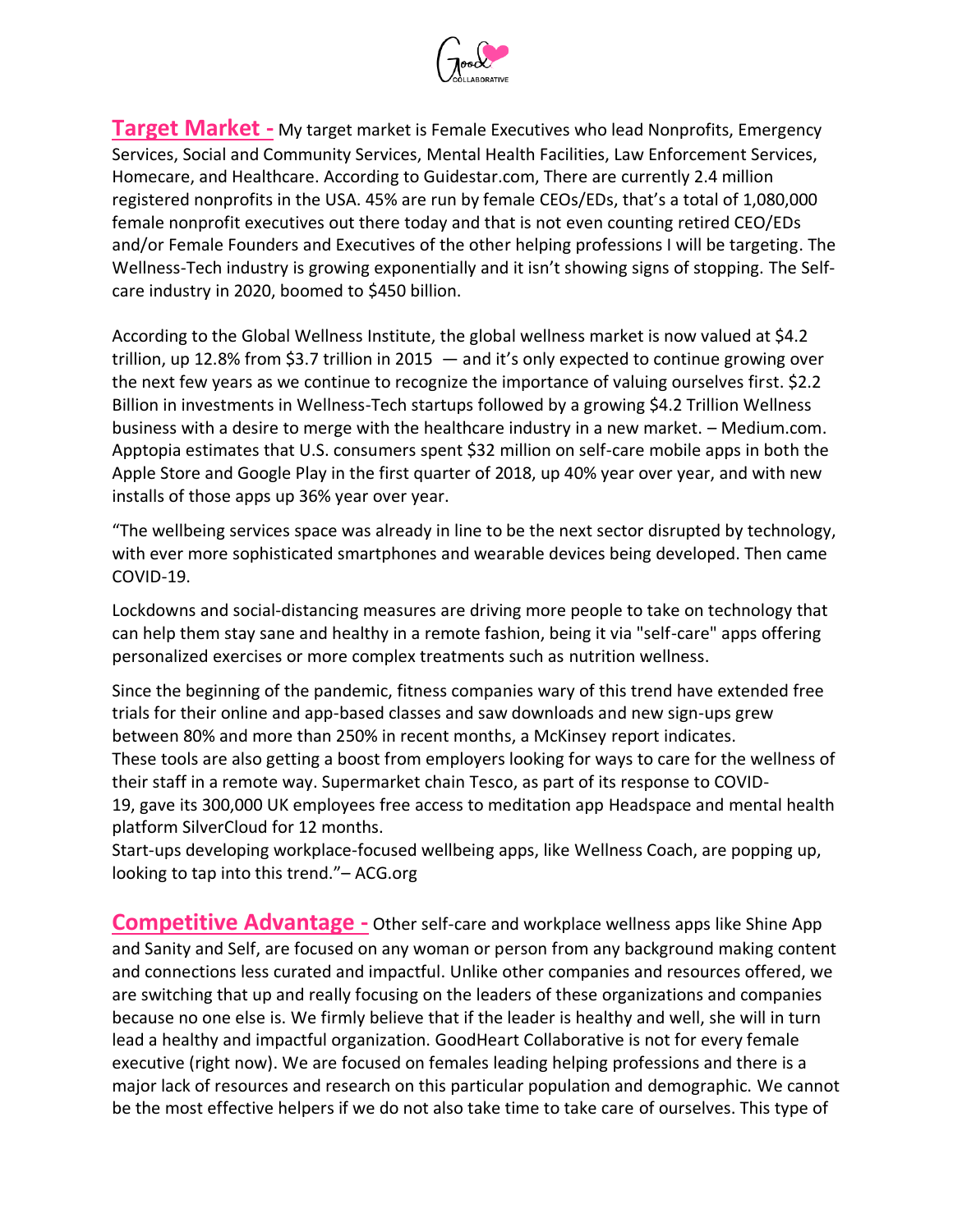

work can be especially demanding, stressful, and draining. That is why it is so important to take care of ourselves. You cannot serve others from an empty vessel. Intentionally participating in self-care practices is often overlooked when it comes to professionals at risk for burnout or vicarious trauma, like these women. People in these fields typically put everyone else first and don't take the time to take care of themselves. Self-care is vital to the professional's longevity and overall health. Being intentional about it daily, helps to guard against and manage stress that comes our way, as well as helps to enhance our overall wellbeing, and personal and professional functioning. I come from these fields and have lots of connections to these women and know first-hand that we are all craving our own support system from women who truly understand what we are experiencing.

**Business Model -** GoodHeart Collaborative's business model is based on a monthly subscription to the app. There will be a Free Limited Version but for the incredibly affordable (even for nonprofits!) fee of \$8/month, members will have full access to all features. Projected additional revenue sources

- 1. In-app purchases
- 2. Paid advertisement opportunities for vendors and event hosts for their events in the Events Tab of the app
- 3. Speaking engagements
- 4. Affiliate advertising on our website and through GoodHeart Gals Podcast sponsors

**Our Team - Kristen Harness, Founder and CEO of GoodHeart Collaborative and Extended Hands of Hope (Exiting)** My vision for GoodHeart Collaborative was birthed out of my experience being the Founder and CEO of a nonprofit called Extended Hands of Hope for almost 7 years. While starting this organization, I was told multiple times by a variety of people that I wouldn't succeed because the other homes like this didn't last past 2 months, I didn't have the social work experience or education, and that it was just too difficult and too expensive to start up and maintain. Out of sheer stubbornness, tenacity, business acumen, hard work, grit, compassion, and perseverance, I took Extended Hands of Hope from just a vision of 1 person, to the only safe home for this population in the Denver metro and surrounding areas, employing 25 people at a time; expanded our reach by developing and implementing multiple additional programs which provide a holistic treatment model for this population; developed and launched a social enterprise of which I secured \$150,000 in startup funding, and have raised close to 4 million dollars to fulfill our mission and work. My story and experience resonate with so many other female nonprofit executives and female nonprofit founders. I carry the vision, the startup experience, and the story that will connect the members to the mission of this business. I have served as Founder, CEO, Board Member, Consultant, and Volunteer across my time in nonprofit work. I have a track record of proven effective leadership skills and know what it takes to start up and scale a business.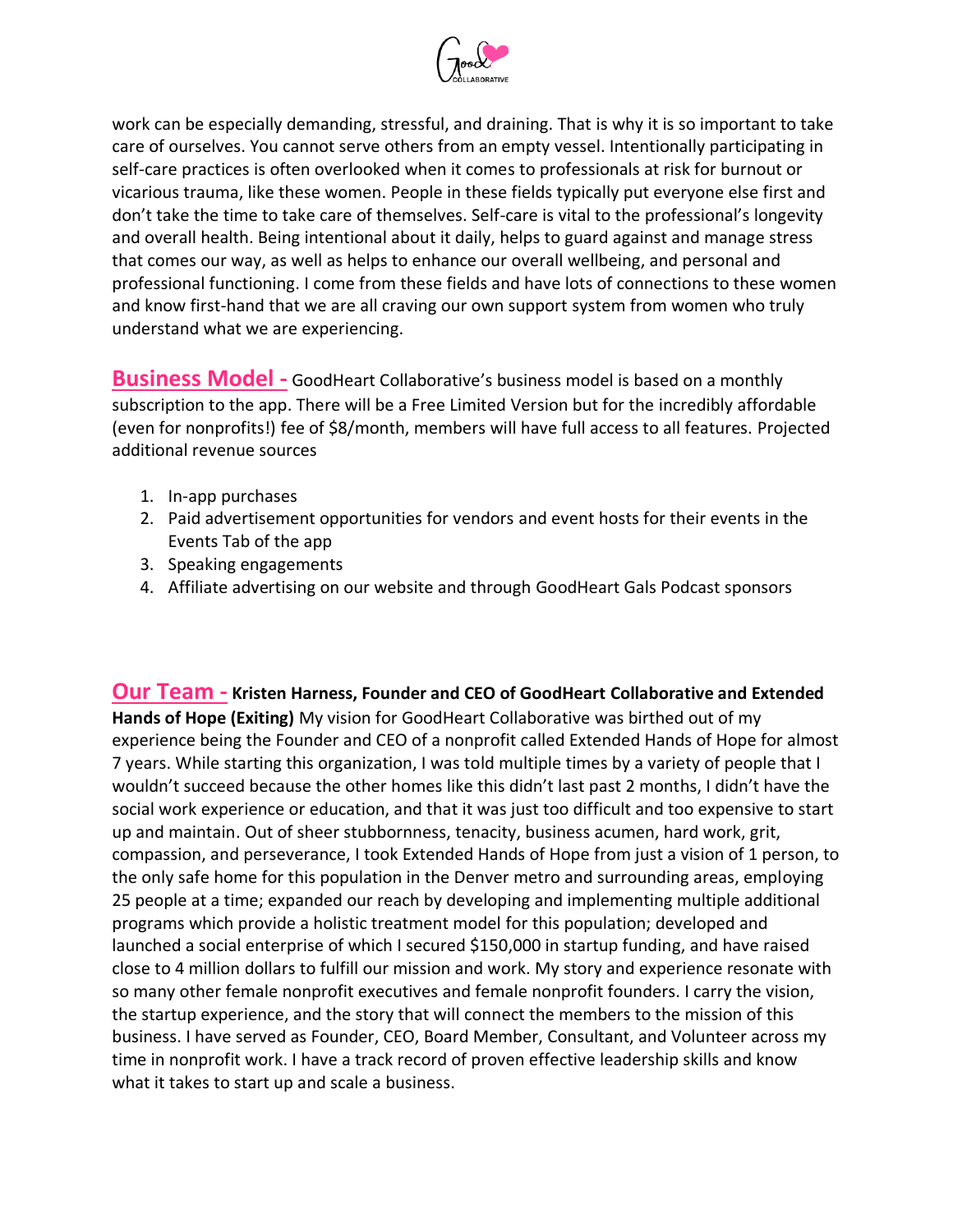

## **Bobby Harness, PMP CSM, Co-Founder and Technical Manager**

Bobby is a Certified Project Management Professional (PMP), Scrum Master (CSM) and Scaled Agile Framework leader (certified SAFe 5 Agilist) with over 13 years in large enterprise IT experience, 2 years as a Scrum Master for a successful mobile development scrum team, 8 years collaborating successfully with Product Managers in Agile development organizations, and 6 years' experience as a consultant working face-to-face with public and private sector clients on software, hardware and professional services engagements. Bobby works closely with our professional app development team and manages the project on a daily basis.

**Money Talk –** As Founders, we have bootstrapped the first prototype of the app for \$70,000 but will need to obtain an injection of \$150,000 capital from outside investors in order to complete our MVP and go to market for actual beta testing and user experience feedback. Goal is to have 54,000 paid members each month within 2 years of launch. 54,000 X  $$8 =$ \$432,000/month or \$5,184,000/year.

**Initial Design and Prototype** – \$70,000 - (Secured) **Pre-seed/MVP Cost** - \$112,500 - Launch for beta testing January 2021 (Needed) **12-month Runway** - \$396,000 based off of supportive assumptions and projections leading towards scaling and rapid growth. Estimated monthly burn rate of \$33,000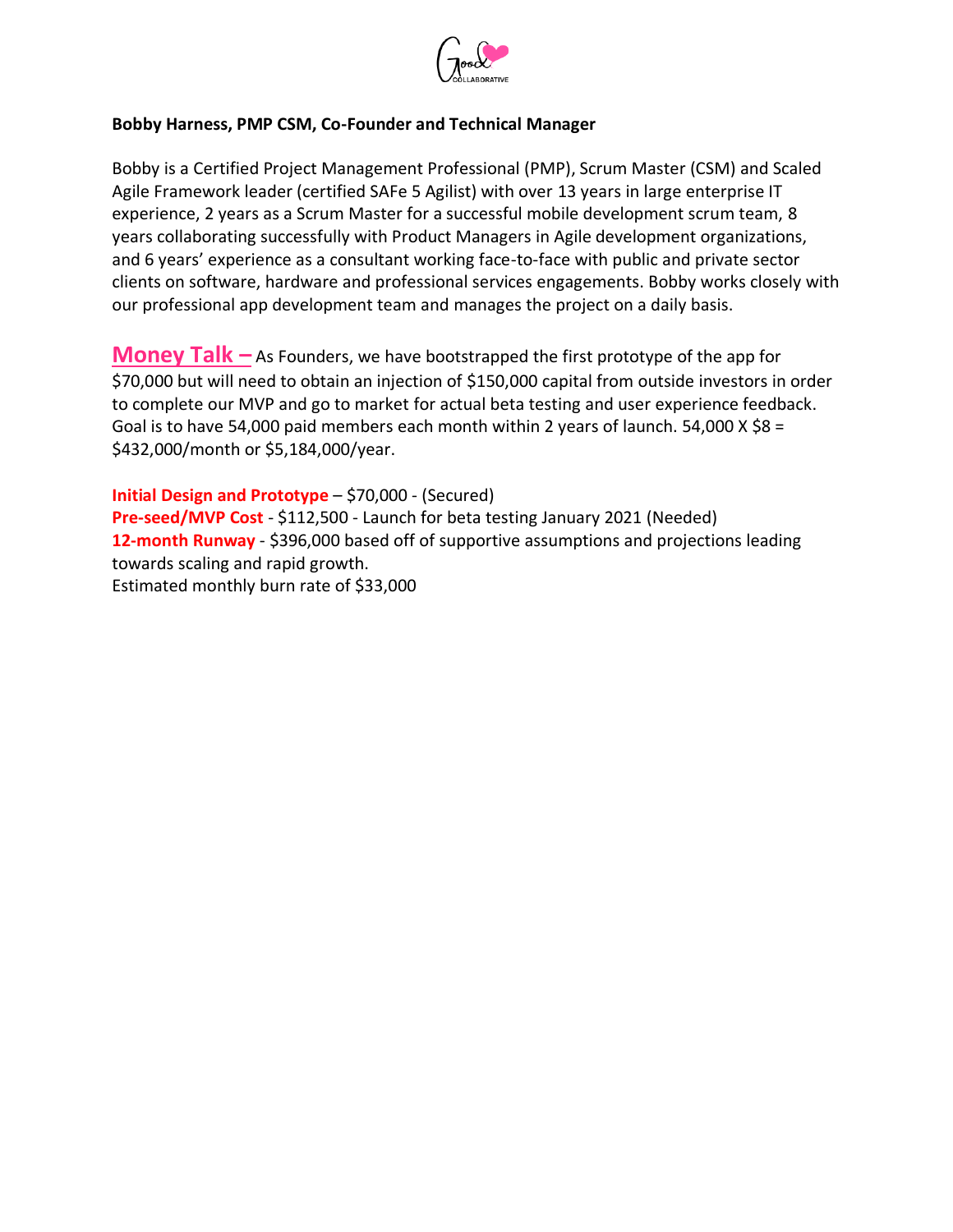